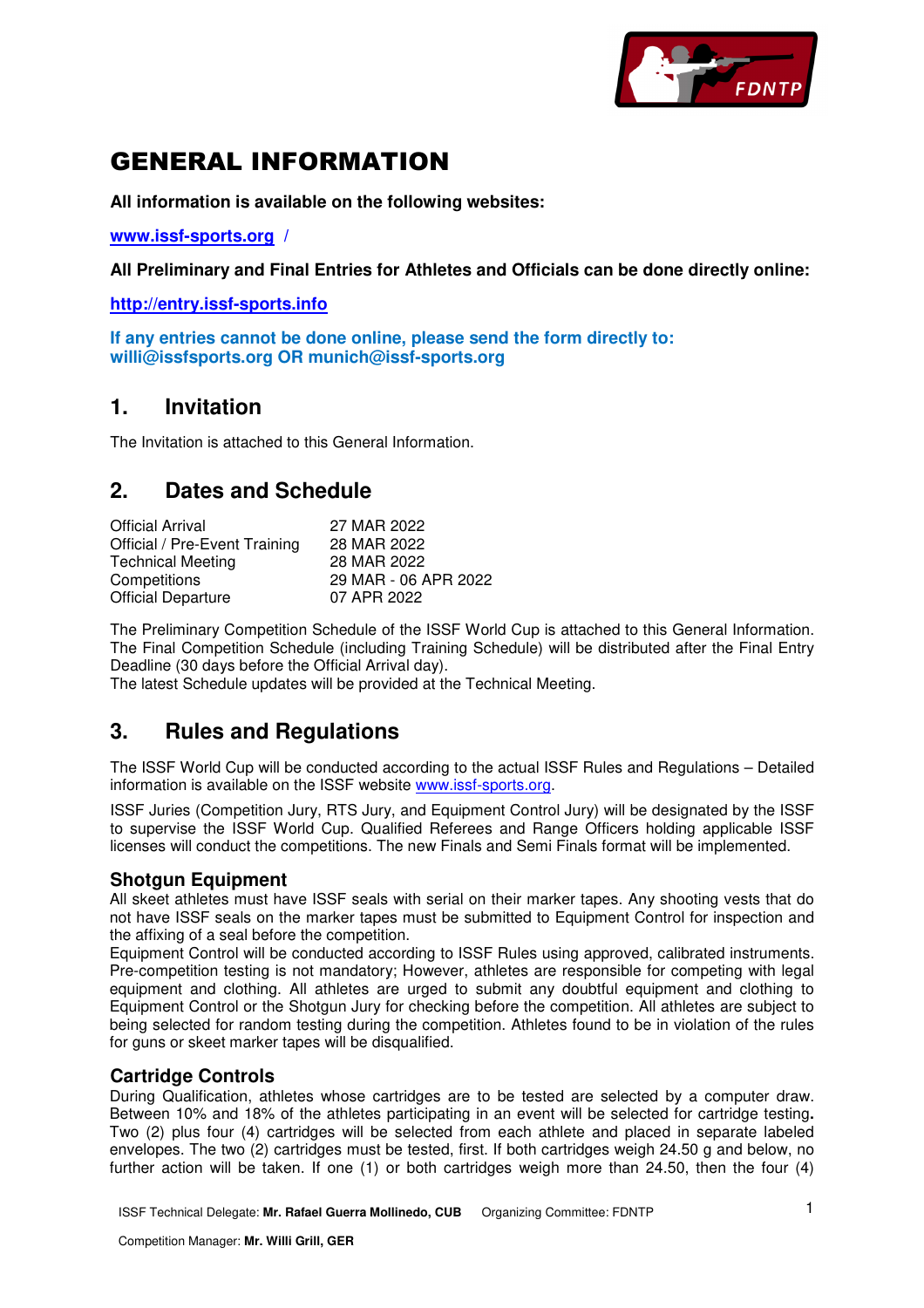

cartridges in the second envelope must be tested. If the average of the six (6) cartridges weighs more than 24.50 g, then the athlete must be disqualified (DSQ).

During Finals and semi finals, all finalists must be tested using the same procedure. The Finalists or their Coaches/Officials must bring, as early as possible, but not later than 30 minutes before the scheduled start of the Finals and semifinals (Reporting Time), all the cartridges that will be used during the Finals and semi finals and place them in separate Cartridge Control Boxes on the Finals field of play. The Finalists must report at least

15 minutes before the start of the Final. The Equipment Control Jury will take the necessary samples from the boxes. The boxes must be left under the supervision of a Shotgun Jury Member. Once ammunition is placed in the box, only the Equipment Control Jury or the Finalist can remove ammunition from the box. If additional cartridges are brought to a Finalist during Finals or semifinals, samples from those cartridges must also be selected for testing. All cartridge controls must be completed before the start of the Presentation of the Finalists. Any disqualified (DSQ) athlete will not be allowed to participate in the Finals.

### **Colored Wads**

Only transparent or translucent wads with no color may be used.

#### **If an athlete uses ammunition that is not in accordance with Shotgun Rule 9.4.3.1 a), then the athlete must be disqualified (DSQ).**

### **Equipment Control**

Equipment control will be open to competitors as scheduled in the Program of the competition.

## **4. Participation**

### **Individual Events**

Each ISSF Member Federation can enter a maximum of five (5) athletes in individual events but only three (3) of them can be registered to compete for the medals. The other two (2) can only compete for Ranking Points, according to the ISSF General Regulation.

### **Mixed Team Events**

ISSF Member Federations may enter a maximum of two (2) teams consisting of one (1) man and one (1) woman per mixed team event.

#### **Team events**

ISSF Member Federations may enter a maximum of one (1) team per team event, consisting of three (3) athletes (Trap Team Men, Trap Team Women, Skeet Team Men, Skeet Team Women).

### **Maximum Entry**

The maximum number of starts per event is the number of athlete entries that can be accepted for each ISSF World Cup event. Range capacity is determined by the available shooting time and the number of available ranges.

If the maximum number of starts is reached during the Final Entry process, a "waiting list" for that event(s) will be established. If cancellations are subsequently received, entries from the waiting list will be entered on a first come, first served basis. ISSF Headquarters and the Organizing Committee will cooperate to determine if additional entries from the waiting list can be accommodated.

| <b>Men Events</b>                          | <b>Max. No. of Starts</b>     | <b>Women Events</b>              | <b>Max. No. of Starts</b> |  |  |  |
|--------------------------------------------|-------------------------------|----------------------------------|---------------------------|--|--|--|
| Trap Men<br>Skeet Men                      | 120<br>120                    | Trap Women<br><b>Skeet Women</b> | 120<br>120                |  |  |  |
| <b>Mixed Team Events</b>                   | Max. No. of Teams             |                                  |                           |  |  |  |
| Trap Mixed Team<br><b>Skeet Mixed Team</b> | 120<br>120                    |                                  |                           |  |  |  |
| <b>Team Events</b><br>Trap Team Men        | Max. No. of Teams<br>25 Teams |                                  |                           |  |  |  |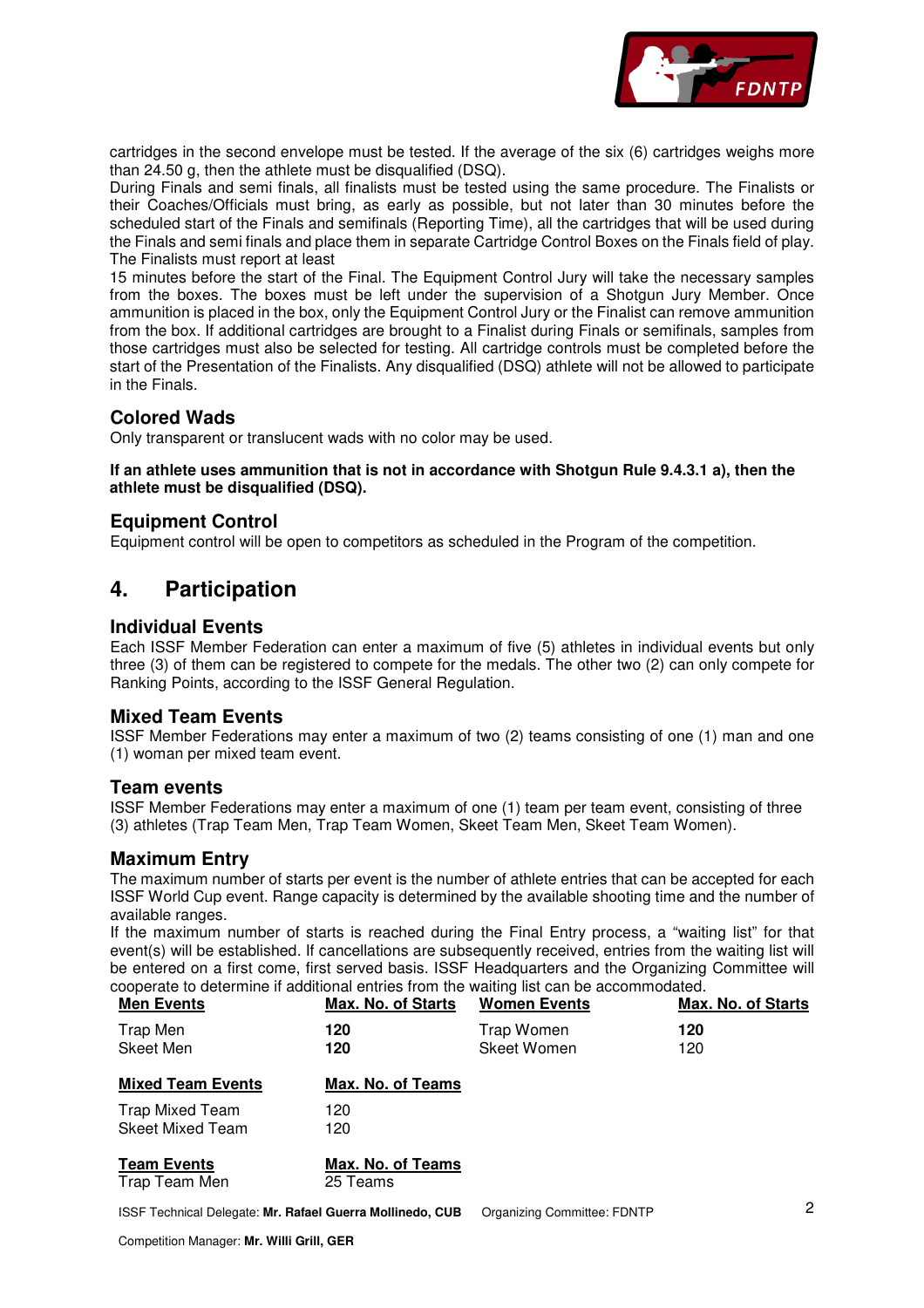

| <b>Skeet Team Men</b> | 25 Teams |
|-----------------------|----------|
| Trap Team Women       | 25 Teams |
| Skeet Team Women      | 25 Teams |

### **ISSF ID Number**

All athletes must sign an "Athlete's Declaration" and have an official ISSF ID number issued before participation in the ISSF World Cup.

Athletes without ISSF ID number will not be allowed to participate. ISSF ID numbers can be obtained from the ISSF Headquarters by using the official application form.

Athlete biographies will be distributed and photos will be taken.

#### **NO Quota Places for the 2024 Olympic Games Paris (FRA) will be awarded!**

### **5. Entry Process**

Each participant entering the competition must submit the necessary forms (Annexes 1-9) and submit them by the **deadlines**. All forms are available on ISSF website.

Preliminary and Final Entries for Athletes and Officials must be submitted to ISSF Headquarters. Entry Forms are provided, but ISSF Member Federations are urged to use the ISSF Online Registration Service.

All other Registration Forms must be returned to the OC (see also: "Summary of Deadlines").

### **Preliminary Entries**

ISSF Member Federations entering the ISSF World Cup must submit the Preliminary Entries not later than **27 JAN 2022**.

Please use the ISSF Online Registration Service http://entry.issf-sports.info, or exceptionally complete the Preliminary Entry Form (Annex 1) and return it by email to willi@issf-sports.org or fax to the ISSF Headquarters.

### **Final Entries**

ISSF Member Federations must forward their Final Entries directly to the ISSF HQ. The Final Entry Deadline (30 days before the Official Arrival day) is **27 FEB 2022**.

Please use the ISSF Online Registration Service http://entry.issf-sports.info, or exceptionally complete the Final Entry Forms (Annex 3) and return them by email to willi@issf-sports.org or fax to the ISSF Headquarters.

### **Late Entries**

If the maximum number of athlete entries have not been reached, late entries will only be accepted until the Late Entry Deadline (3 days before the Official Arrival day) which is **24 MAR 2022.** 

**Important Note:** Until the 3 days Late Entry Deadline, the following changes in the Final Entries are possible without restriction and additional fees:

a) Change of names / athletes within an event

Any additional entries received after the Late Entry Deadline, from **25 MAR 2022** onwards, may not participate.

### **Entry Confirmation upon arrival**

All Team Leaders of ISSF Member Federation Delegations must report to the OC Entries Official and confirm their Final Entries. The confirmation must be completed before 12:00 on the day before the Pre-Event Training.

### **Entry Changes after the Late Entry Deadline**

From **24 MAR 2022** onwards, only the following changes in the Final Entries are permitted:

- a) Replacement of a registered athlete by another already registered athlete in another event can be made only before 12:00 on the day before the Pre-Event Training for that event.
- b) Change of Status in an event: an "MQS only" athlete can replace a withdrawn "World Cup" athlete. The withdrawn "World Cup" athlete may not shoot for "MQS only". The exchange of athletes within an event is not permitted.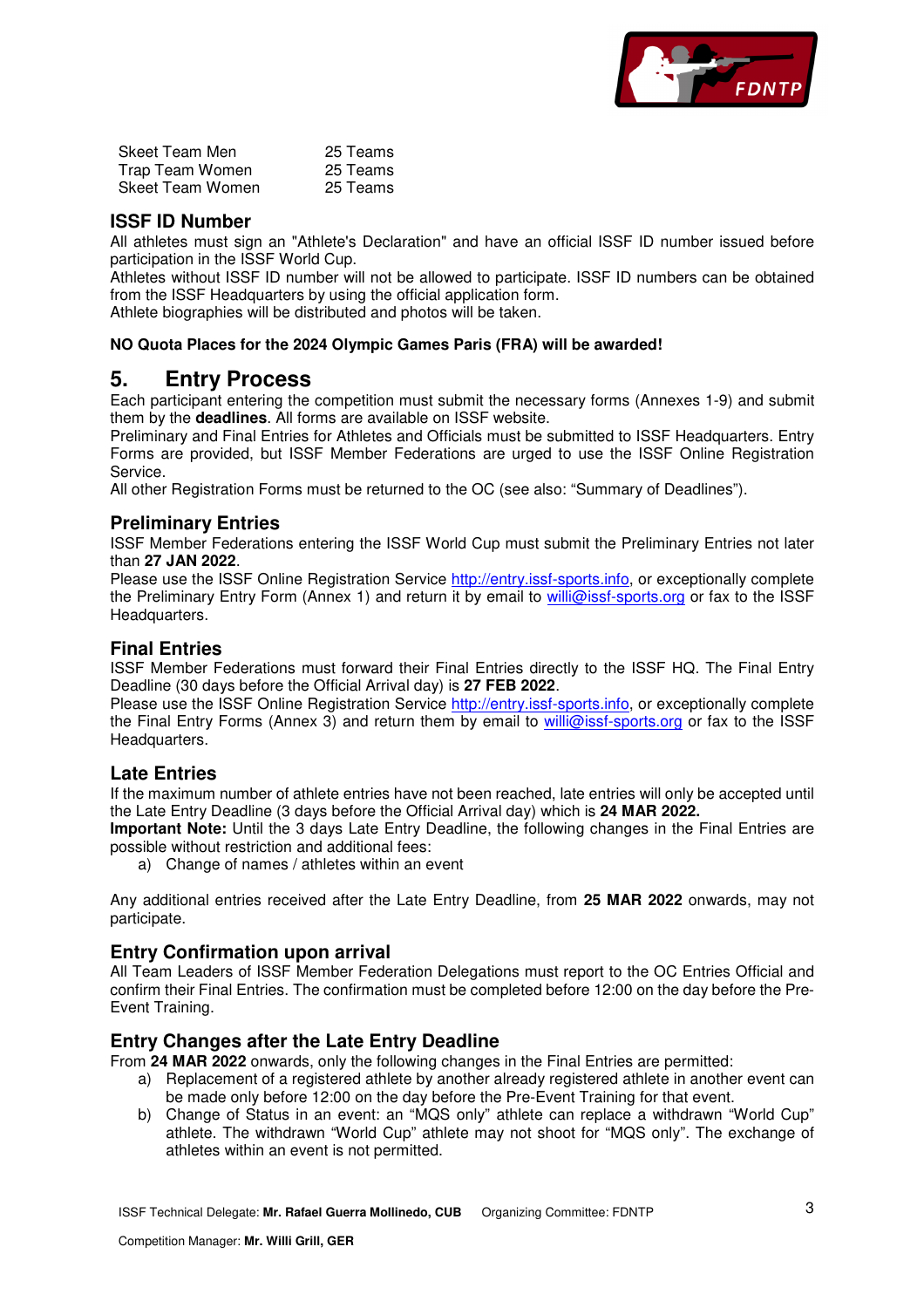

### **Cancellation**

Any ISSF Member Federation that reduces the number of athletes listed in their Final Entries after the Final Entry Deadline (**27 February 2022**) must pay applicable entry fees and hotel room cancellation costs according to the number of athletes and entries on the Final Entry Forms originally received. If the applicable fees and costs are not paid, no member of that federation may participate.

### **Entry Fee**

**The Entry Fees includes only one (1) round of PET (For the Unofficial Training rounds and for any extra rounds of PET, the cost must be paid to the OC) and doping control.** 

### **Registration and Payments**

Registration, confirmation of entries, **payments for entries must be made to the Organizing Committee at the Registration Office** at the shooting club, on arrival. **'Start numbers' will only be given after all accounts have been fully paid and received by the Organizing Committee.** 

### **Payment of Entry Fees**

All payments must be cash in EUROS  $(\epsilon)$  to the Organizing Committee upon arrival at the Shooting Range. **Credit or debit cards or traveler's check are not accepted.**

Payment by bank transfer will **ONLY** be possible if the payment is done at least 15 days before the arrival date.

The participating federation making the bank transfer payment have to indicate the country abbreviation to allow us to identify it.

A copy of the transfer document has to be sent to the OC by **27 FEB 2022**.

All bank charges must be paid by the participating federation. If there is any balance in the mentioned fees transferred, it has to be paid by EUR Cash at the range upon arrival.

#### **Bank details for early transfer of funds:**

|                                             | Datos Transferencia                                                     |
|---------------------------------------------|-------------------------------------------------------------------------|
| Nombre Beneficiario:                        | Federación Deportiva Nacional de Tiro Peruana - FDNTP                   |
| Dirección Beneficiario:                     | Av. Angamos Este # 2689 - Urb. Torres de Limatambo                      |
|                                             | Coliseo Eduardo Dibós                                                   |
|                                             | San Borja - Lima - Perú                                                 |
| Nombre Banco Beneficiario: BBVA Continental |                                                                         |
|                                             | Dirección Banco Beneficiario: Av. Javier Prado Este # 4921 Urb. Camacho |
|                                             | La Molina – Lima – Perú                                                 |
|                                             | Código Cuenta Interbancaria: 011 - 178 - 000100075988 - 14              |
| Código SWIFT:                               | <b>BCONPEPL</b>                                                         |

Accreditation for Final Registration and payment is requested to be made by one (1) representative per each ISSF Member Federation. The representative must have a copy of the bank transfer for Entry Confirmation if entry fees have been paid in advance.

| Fee | <b>Description</b>                                                     |
|-----|------------------------------------------------------------------------|
|     | EUR 170.00 Final Entry Fee per athlete / per event                     |
|     | EUR 170.00 Final Entry Fee per mixed team                              |
|     | EUR 170.00 Final Entry Fee per team                                    |
|     | EUR 50.00 Final Entry Fee per official                                 |
|     | EUR 50.00 Additional Late Entry Fee per athlete/mixed team / per event |
|     | EUR 170.00 Cancellation Fee per athlete/mixed team / per event         |
| EUR | 8.00 Training Trap & Skeet per Round (25 Targets)                      |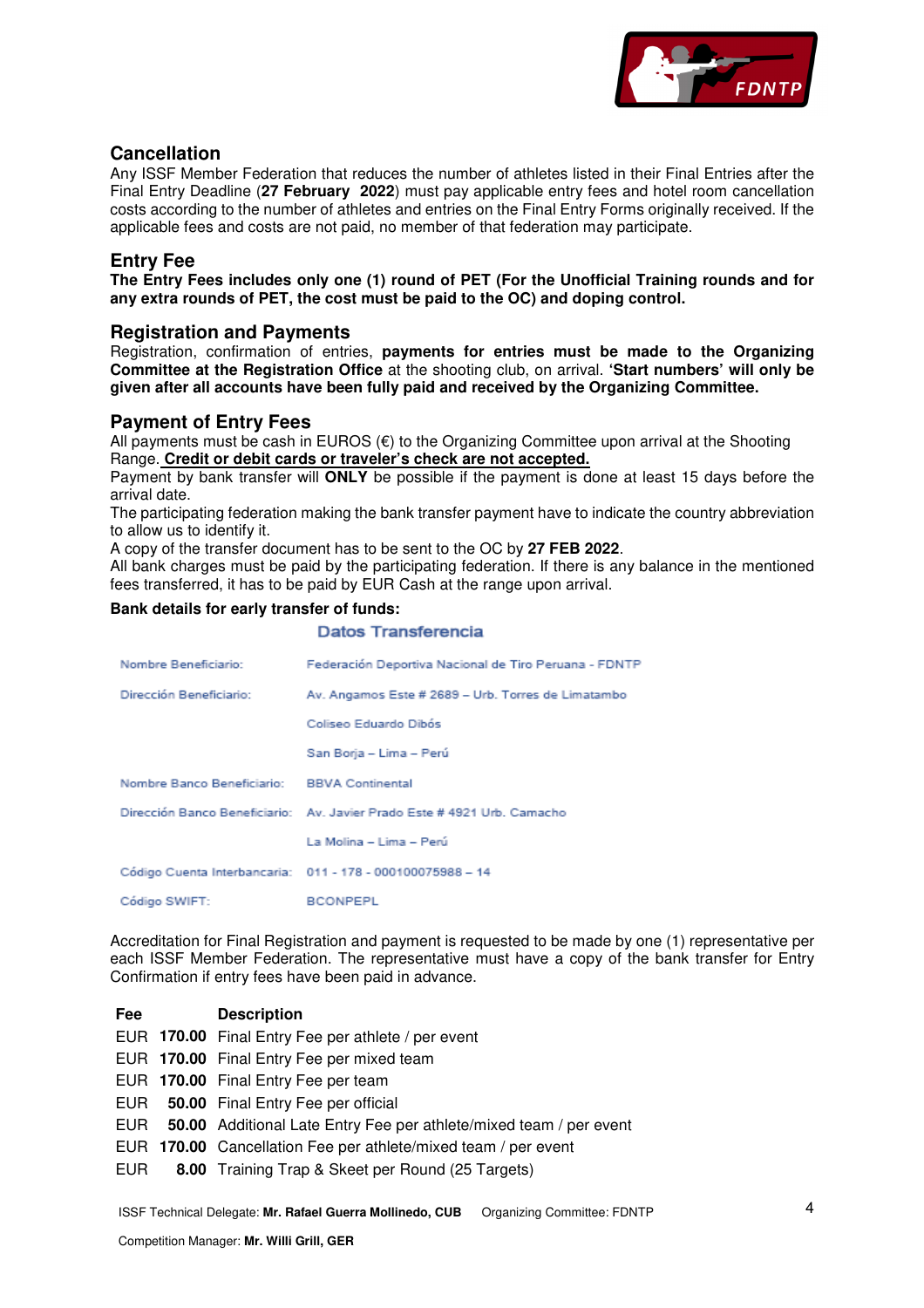

EUR **100.00** Airport Transfer Fees Round-trip (more details are given in the transport section)

### **Exchange Rates and Local Currency**

The currency exchange rate is variable, on average it is 3.95 soles per dollar and 4.45 soles per euro. An exchange office will be NOT available at the shooting range. The current exchange rate of the day will be considered

### **Medical Services**

During the competition, the Organizers will provide first aid and paramedical cover. A medical doctor will be in attendance during competition hours.

#### **Sanitary Measurement COVID 19**

The temporary regulations for testing and health monitoring methods for covid-19 are attached to the present General Information.

### **Accreditation Process**

All delegation members involved in the ISSF World Cup (Athletes, Team Officials, ISSF Officials, OC Officials, Media representatives) must have accreditations that clearly identify its holder (with photograph, family name and first name, nation and function) in order to use the local transportation and to enter controlled areas on the shooting range.

Accreditations (for delegation members registered before the Late Entry Deadline and with photograph in the ISSF database) will be prepared by the ISSF Headquarters and the Organizing Committee. All other accreditations will be prepared by the ISSF World Cup Accreditation Office.

Accreditations and BIB Numbers will be distributed by the Organizing Committee after payment of the entry fees.

## **6. Shooting Range**

The ISSF World Cup will take place at the shooting range of the Las Palmas Shooting Range, Perú.

Address: Las Palmas Shooting Range Av. Gral. Edmundo Aguilar Pastor s/n Santiago de Surco 15063 Perú

The shooting range has 4 combined ranges for Trap/Skeet. The shooting range is equipped with 15+2 machines and 4 acoustic release system. The Skeet ranges operate with acoustic and manual release system. All ranges are equipped with electronic scoreboards.

The firing direction of the shooting range is south east.

The targets used for the ISSF World Cup Lima 2022 are eco-friendly from LAPORTE, standard orange for the Qualification and flash orange for the Finals

#### **Tents for federation**

There will be tents (3x3m) available at the shooting range for the federations to rent. The amount for the time of the competition is US\$600. If you want to rent a tent, please contact the Peruvian National Shooting Sports Federation directly under: oc-peru@fdntp.com. Payments must be made directly to the FDNTP (PNSSF).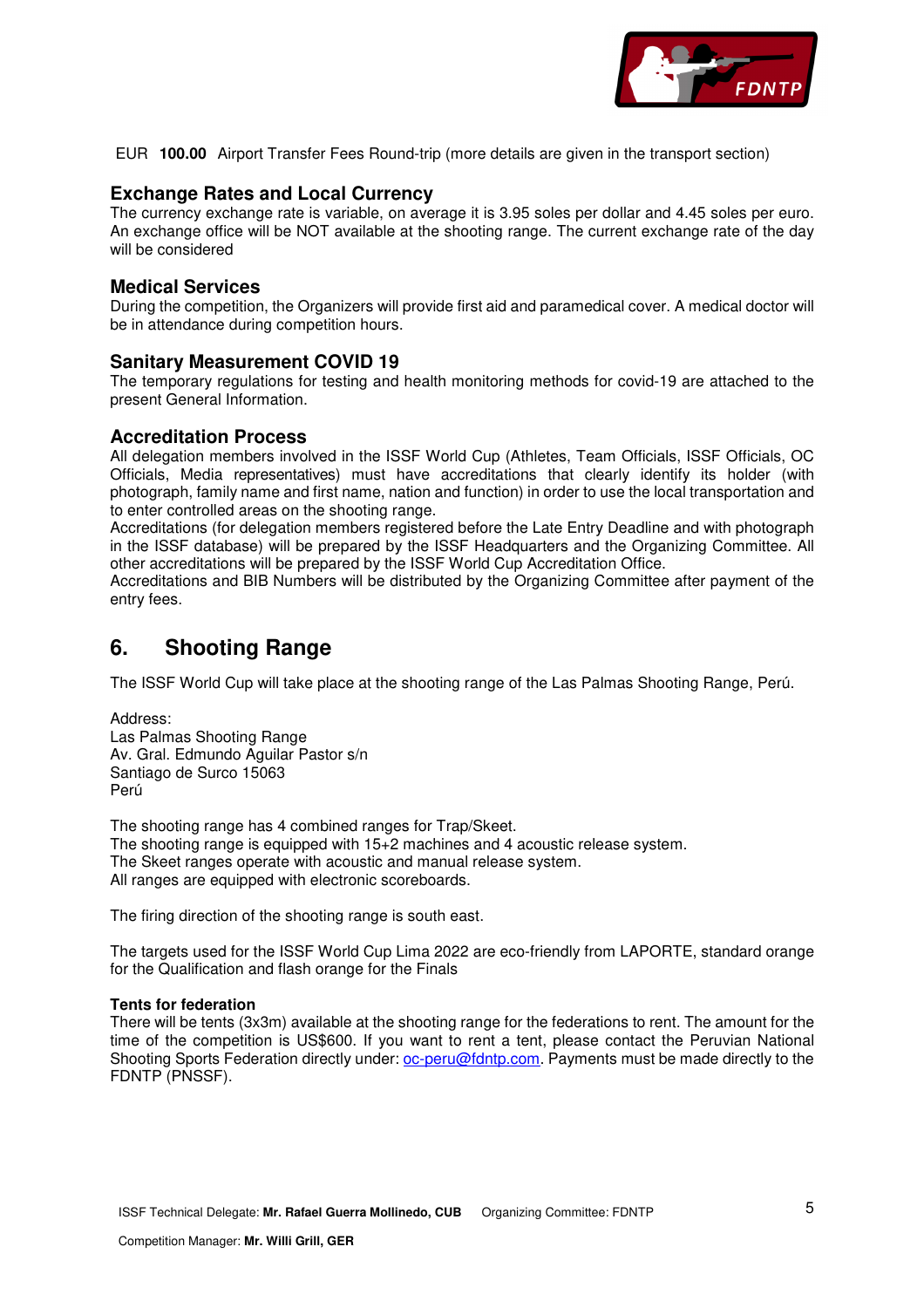

## **7. Immigration and Customs Requirements**

### **VISA**

Participants have to fill and send the **visa support form (Annex 7) before the deadline (not later than January 15, 2022)** in order to receive the nominative invitation letter which can help to obtain the visa. All nations that need an official invitation from the Peruvian National Shooting Federation, must request it before **January 15, 2022** (Annex 7). Please send an email to the organizing committee, requesting it. Unless the Organizing Committee receives a special request, the invitation will be sent by email. If an express service is requested, the cost of this service will be charged to the federation and must be paid to the Organizing Committee upon arrival.

The Peruvian National Shooting Sports Federation has no influence over the embassies.

The Peruvian National Shooting Federation can provide an invitation for the WC\_SH Lima 2022 period **ONLY** 

#### **Note: All fields are mandatory**

### **Gun License**

All nations must be in possession of the approved arms import form (Annex 8), certified by the Peruvian authorities. Be sure to bring a copy of your certified weapon form with you. In addition, it is recommended that all delegations carry a list of all firearms and ammunition, which will be presented to customs agents, upon request, along with the invitation.

Please fill in the forms completely and do not change the form or use your own form. Incomplete forms cannot be accepted and will be sent back. The completed forms must be submitted to the Organizing Committee by email until **15 FEB 2022** latest**.** 

All weapons, including air weapons, must be declared, as well as their ammunition.

The requirements for the temporary entry of weapons:

1.- Fill out the Sucamec - Affidavit form for each athlete (per weapon) if they enter with 5 weapons, there must be 5 formats. LEGIBLE LETTER

2.- Event invitation

- 3.- Passport scanned photo
- 4.' Photo scanned Gun license
- 5.- Photo scanned Property card

6.'- In the event that the athlete travels with the weapon of his Federation, he must attach a document of the same.

The flight itinerary of entry and exit of the country is important.

#### **The cost for the gun registration process is \$ 45.00.**

## **8. Accommodation**

### **Official Hotels**

All room rates are calculated per person / per night. All room rates include the current Peruvian IGV. All payments are made directly to the travel agency.

a) Food:

- Rates include food service: Breakfast

- The food service is provided during the stay and at pre-established times. Once the check out is done, food service will not be provided.

b) Hours:

- The entry time is from 2:00 p.m. and the departure time is until 12:00 (noon).

*Check-in before 2:00 p.m. and check-out after 5:00 p.m. charge of 50% of the nightly rate.*  c) Additional reservations or reservation extensions:

- The Client may request additional reservations or extensions in writing. Casa Andina does not guarantee the availability of said rooms or that the established group rate will be maintained.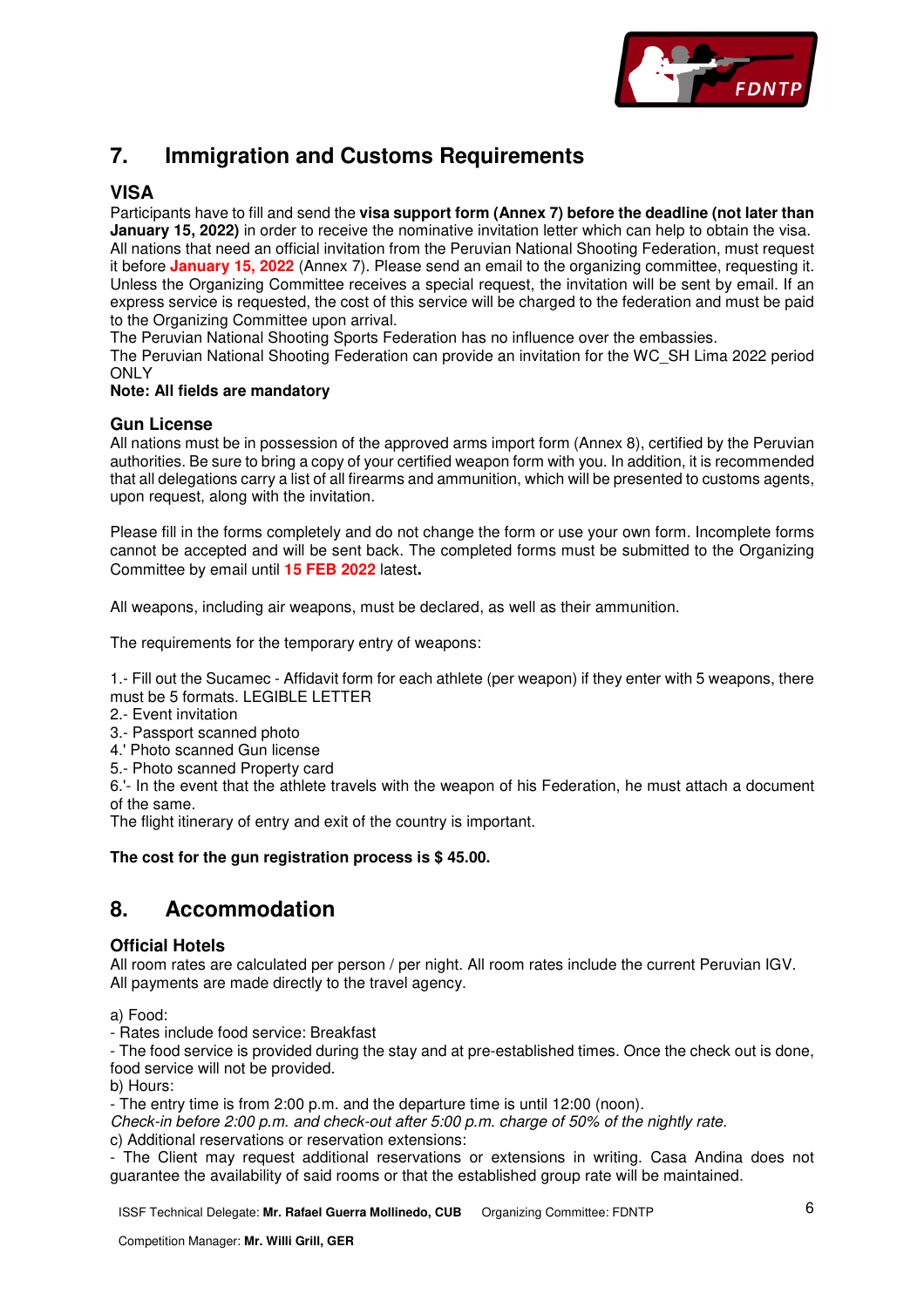

d) Extra consumptions:

- Any extra consumption not contemplated in this proposal will be paid directly by the requesting guest during their stay at Casa Andina.

e) Penalties:

- No reduction of nights or rooms is allowed. If there is an early departure, the totality of the remaining nights will be invoiced to complete the payment of 100% of the reserved nights.

f) Exoneration of no show:

- Applies 100% penalty for no show without support.

- A penalty for the first night and exoneration of the rest due to factors related to COVID-19 prior to support.

Payment and billing conditions:

- Payment method subject to 60% when confirming the reservation and 40% on the day of registration. *100% payment upon entry to the hotel* 

| <b>OFFICIAL HOTEL CASA ANDINA BRANDS</b>                   |                                     |         |          |  |  |  |  |  |  |  |
|------------------------------------------------------------|-------------------------------------|---------|----------|--|--|--|--|--|--|--|
| <b>Hotel</b><br><b>Double</b><br><b>Simple</b><br>Category |                                     |         |          |  |  |  |  |  |  |  |
| Casa Andina Estándar Benavides<br><b>Miraflores</b><br>*** | Traditional                         | \$66.00 | \$69.30  |  |  |  |  |  |  |  |
| Casa Andina Select Miraflores                              | Superior Twin<br>\$79.20<br>\$74.80 |         |          |  |  |  |  |  |  |  |
| ****                                                       | <b>Superior Matrimonial</b>         | \$74.80 | \$79.20  |  |  |  |  |  |  |  |
| Casa Andina Premium Miraflores                             | <b>Tradicional Matrimonial</b>      | \$89.10 | \$94.60  |  |  |  |  |  |  |  |
| *****                                                      | <b>Traditional Twin</b>             | \$89.10 | \$94.60  |  |  |  |  |  |  |  |
|                                                            | <b>Superior Matrimonial</b>         | \$95.70 | \$101.20 |  |  |  |  |  |  |  |

• **The exposed rates are subject to 28% taxes (10% services and 18% VAT) in the case of reservations that require issuance of a voucher to an entity (domiciled or not domiciled in Peru) For the case of reservations that will be taken under a entity but whose vouchers will be to a natural person, we will apply 10% and we will exonerate 18%.** 

Reservation process:

- The delegates of each Federation should send an email with their request to Natalie Parodi nparodi@casa-andina.com

- The accommodation requirements must be sent under the corresponding format:

To: nparodi@casa-andina.com

Subject: SHOOTING TOURNAMENT | MARCH 2022

Format: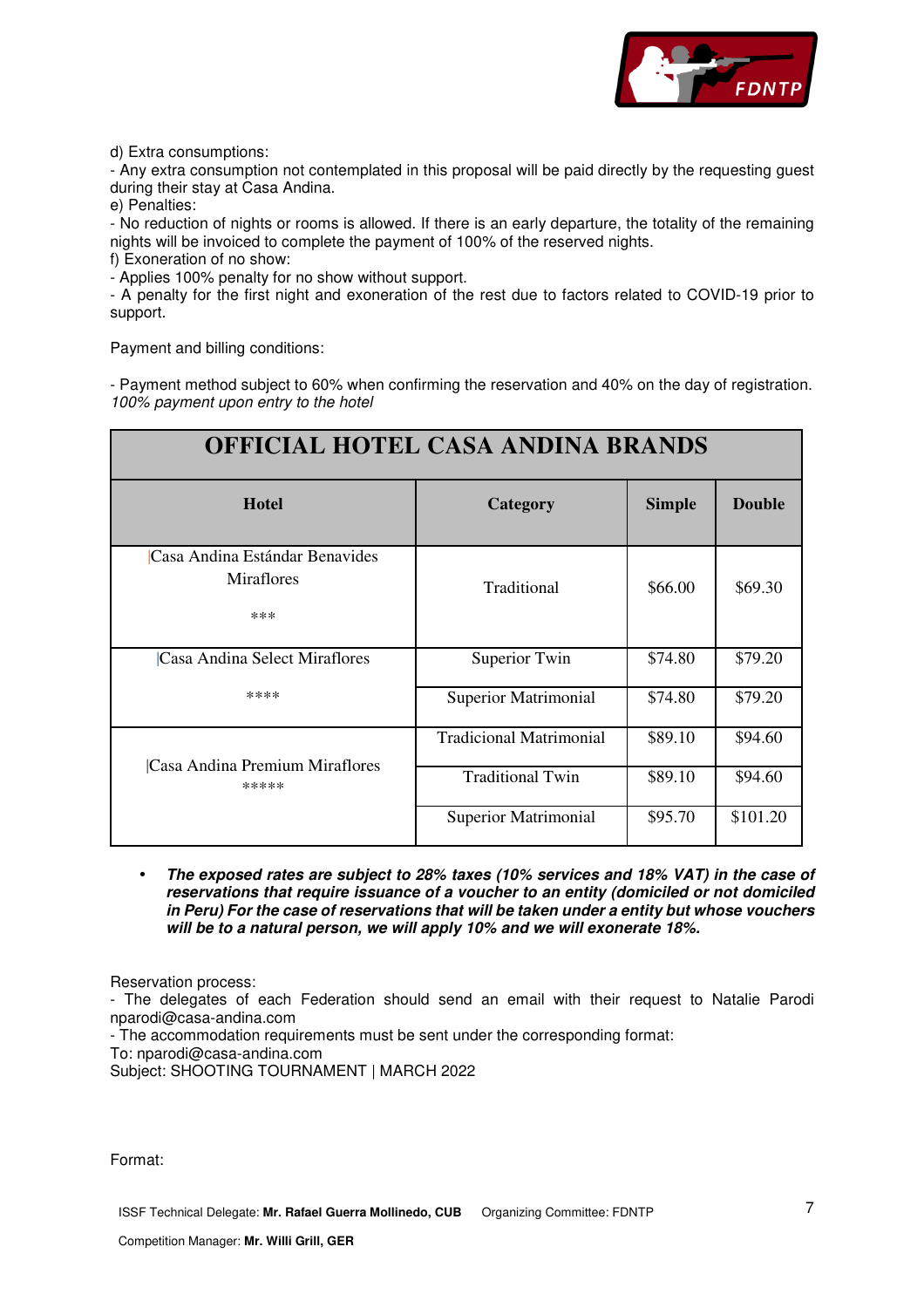

| <b>FORMATO DE RESERVA</b> |  |
|---------------------------|--|
| <b>RESERVATION FORM</b>   |  |

|         | Empresa                                                                      |                                                                                                          |
|---------|------------------------------------------------------------------------------|----------------------------------------------------------------------------------------------------------|
|         | Company                                                                      |                                                                                                          |
|         | Nombre del huésped/Nacionalidad                                              |                                                                                                          |
|         |                                                                              |                                                                                                          |
|         | Host name   Nationality                                                      |                                                                                                          |
| Hotel   |                                                                              |                                                                                                          |
|         | Casa Andina Estándar Benavides Miraflores                                    |                                                                                                          |
|         |                                                                              |                                                                                                          |
| $(***)$ |                                                                              |                                                                                                          |
|         | Casa Andina Select Miraflores (****)                                         |                                                                                                          |
|         | Casa Andina Premium Miraflores (*****)                                       |                                                                                                          |
|         |                                                                              |                                                                                                          |
|         | Fecha de ingreso:                                                            | Fecha de salida:                                                                                         |
|         | <b>Arrival</b> date                                                          | Departure date                                                                                           |
|         |                                                                              |                                                                                                          |
|         | Cantidad y tipo de habitación (es)                                           |                                                                                                          |
|         | # and type of rooms acomodation                                              |                                                                                                          |
|         |                                                                              |                                                                                                          |
|         | Nombre del evento al que asiste                                              |                                                                                                          |
|         | FORMA DE PAGO: Marcar con una "X" la opción elegida                          |                                                                                                          |
|         |                                                                              |                                                                                                          |
|         |                                                                              |                                                                                                          |
|         | PAYMENT METHOD: Mark with an "X" the chosen option.                          |                                                                                                          |
|         |                                                                              |                                                                                                          |
|         |                                                                              | Prepago con depósitos a nuestras cuentas o a través de nuestro link de cobro; antes del ingreso de los   |
|         | huéspedes.                                                                   |                                                                                                          |
|         |                                                                              | Prepaid with deposits to our accounts or through our collection link; before the entrance of the guests. |
|         |                                                                              |                                                                                                          |
|         | Pago en el hotel, garantizado con una tarjeta de crédito en caso de no show. |                                                                                                          |
|         | Payment at the hotel, guaranteed with a credit card in case of no show.      |                                                                                                          |
|         |                                                                              |                                                                                                          |
|         | Llenar la información del siguiente recuadro                                 |                                                                                                          |
|         |                                                                              |                                                                                                          |
|         | Fill the information below                                                   |                                                                                                          |
|         | DATOS DE TARJETA DE CRÉDITO EN GARANTÍA                                      |                                                                                                          |
|         | <b>CREDIT CARD DATA GUARANTEE</b>                                            |                                                                                                          |
|         |                                                                              |                                                                                                          |
|         |                                                                              |                                                                                                          |
|         | Número completo de tarjeta de crédito<br>Credit card number                  |                                                                                                          |
|         |                                                                              |                                                                                                          |
|         | Fecha de vencimiento                                                         |                                                                                                          |
|         | Due date                                                                     |                                                                                                          |
|         |                                                                              |                                                                                                          |
|         |                                                                              |                                                                                                          |
|         | Nombre del tarjetahabiente                                                   |                                                                                                          |
|         | Cardholder's name                                                            |                                                                                                          |

The preliminary hotel reservation (Annex 5) must be sent before **JAN 15, 2021**.

Final Hotel Reservations (Annex 5) must be submitted by **FEB 10, 2021.**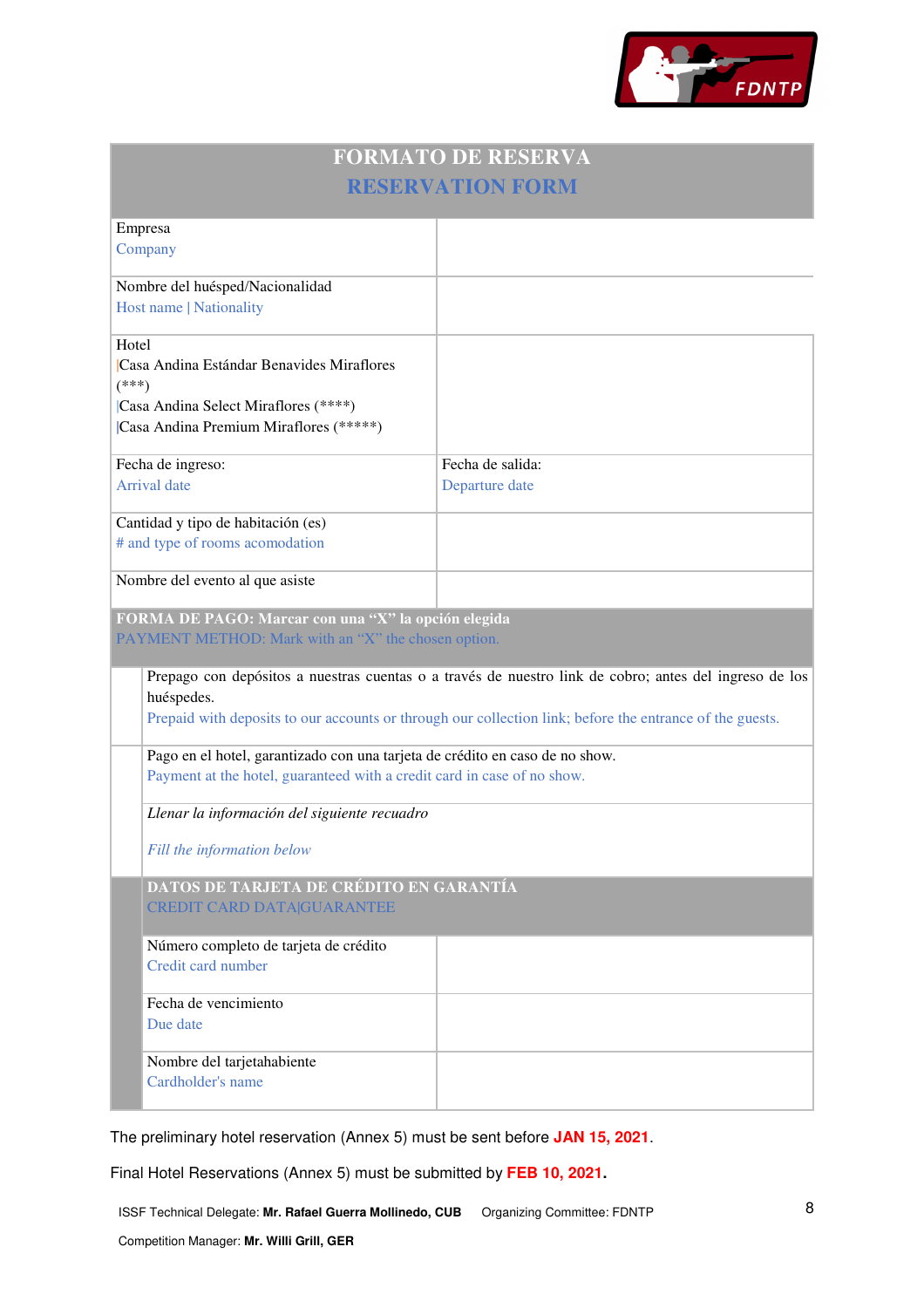

### **Food Service at the Shooting Range**

Catering services will be made available at the shooting range at an additional cost.

## **9. Travel and Transportation (Airport and Local Transportation)**

The participating teams will be received by the organizing committee on arrival at Jorge Chavez International Airport in Lima. The distance between the Jorge Chavez airport and the district of Miraflores, where the official hotels are located is 22.9 km one way and it takes about 37 minutes by car. The transfer between the official hotels and the firing range is 5.7 km and takes 16 minutes on average

The official pick-up service begins on the Official Arrival Day, which is March 27, 2022. Delegations arriving before or leaving after the Official Departure Day of April 07, 2022 must make their own arrangements. Consequently, contact the OC al oc-peru@fdntp.com; eventosfdntp@gmail.com.

The routes included, Airport - Hotel - Airport; and Hotel - Shooting range - Hotel, will cost \$ 120 per athlete.

The organizing committee will only cover a one-way trip to the shooting range and a return trip to the hotel, in case the federations choose to return before the time established by the organizing committee, it will have an additional cost, make the additional transportation arrangements with 24 hours in advance.

Please note that the local bus transport **will ONLY cover the official hotels**.

#### **Firearm and Ammunition**

The armory of the shooting range will provide all the necessary cartridges for training and competition (see the price list below).

#### **In Lima, all guns must be stored in the armory at the shooting range.**

**The storage of guns in hotels and outside of the shooting range armory is strictly prohibited.** The armory will be open to facilitate the arrival of official teams until departure.

- **Gun Storage and Cleaning Fees: 2 €/Gun/Day.** 

**The ammunition available during the competition:** 

| <b>Type of Ammunition</b> | Quantity    | <b>Price</b> |
|---------------------------|-------------|--------------|
|                           | Packet (25) | \$12         |
|                           | Packet (25) | \$14         |

#### **Doping Control Tests**

The Organizing Committee will conduct Doping Controls Tests according to the ISSF Anti-Doping Rules and the ISSF Test Distribution Plan 2022 under the supervision of the ISSF Technical Delegate.

### **10. Ceremonies**

### **The Opening and Closing Ceremonies will take place depending on the evolution of the pandemic sanitary situation.**

### **Victory Ceremony**

The Victory Ceremonies will take place, after the end of all the finals, as indicated in the provisional program at the shooting range.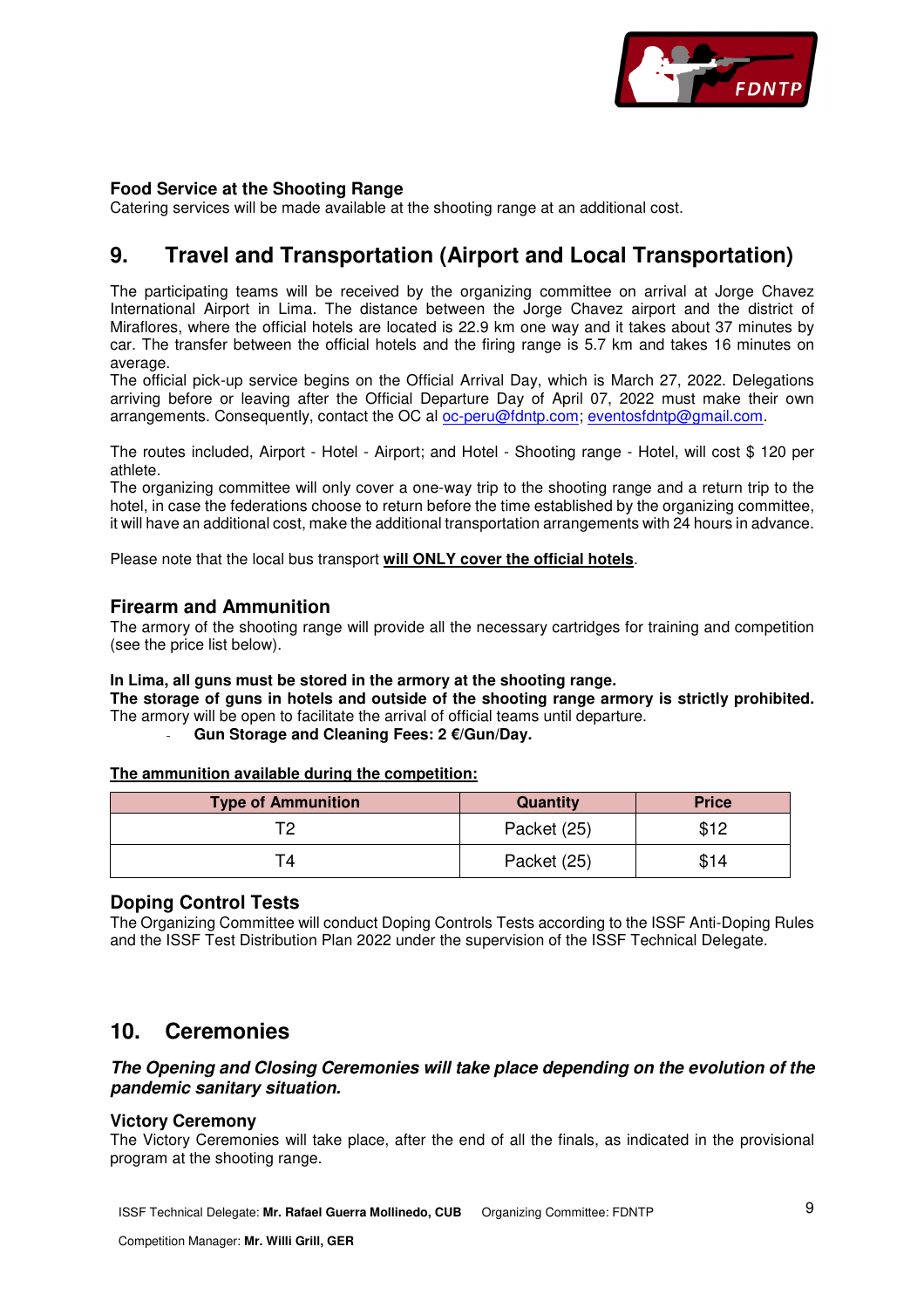

During the ceremonies the athletes are required to present themselves in their official national uniform or national tracksuits (tops and bottoms).

## **11. Technical Meeting**

The Technical Meeting will take place as follows:

| Date:     | Monday 28 March 2022  |
|-----------|-----------------------|
| Time:     | 12:00                 |
| Location: | <b>Shooting Range</b> |

### **Flags and Anthems**

The Organizing Committee does not need flags and anthems from the delegations.

## **12. Weather Information**

March, the first month of the autumn, in Lima, is also a moderately hot month, with temperature in the range of an average low of 21.3°C (70.3°F) and an average high of 25.3°C (77.5°F).

### **Temperature**

In Lima, the average high-temperature in March is practically the same as in February - a still warm 25.3°C (77.5°F). In Lima, in March, the average low-temperature is 21.3°C (70.3°F).

### **Humidity**

The average relative humidity in March is 76%.

### **13. Media Relations**

All Media representatives must register for the ISSF World Cup by using the Media Accreditation Form (Annex 6).

On site media facilities will be available for accredited media personnel. The event will be covered by local and national media.

All Finals will be covered by ISSF TV and will be displayed on the ISSF website **www.issf-sports.org.**

### **14. Annexes**

All necessary Registration Forms are attached to this General Information.

## **15. Contact Details**

| <b>Contact</b>              | E-mail                       | <b>Telephone</b> |  |  |
|-----------------------------|------------------------------|------------------|--|--|
| <b>ORGANIZING COMMITTEE</b> | Oc-peru@fdntp.com            | +51 937678658    |  |  |
|                             | eventosfdntp@gmail.com       |                  |  |  |
| <b>COMPETITION MANAGER</b>  | <u>willi@issf-sports.org</u> | +49 171 6224334  |  |  |

## **16. Summary of Deadlines**

The Summary of Deadlines is attached to this General Information.

#### **All forms, queries and other correspondence should be sent to the ORGANIZING COMMITTEE.**